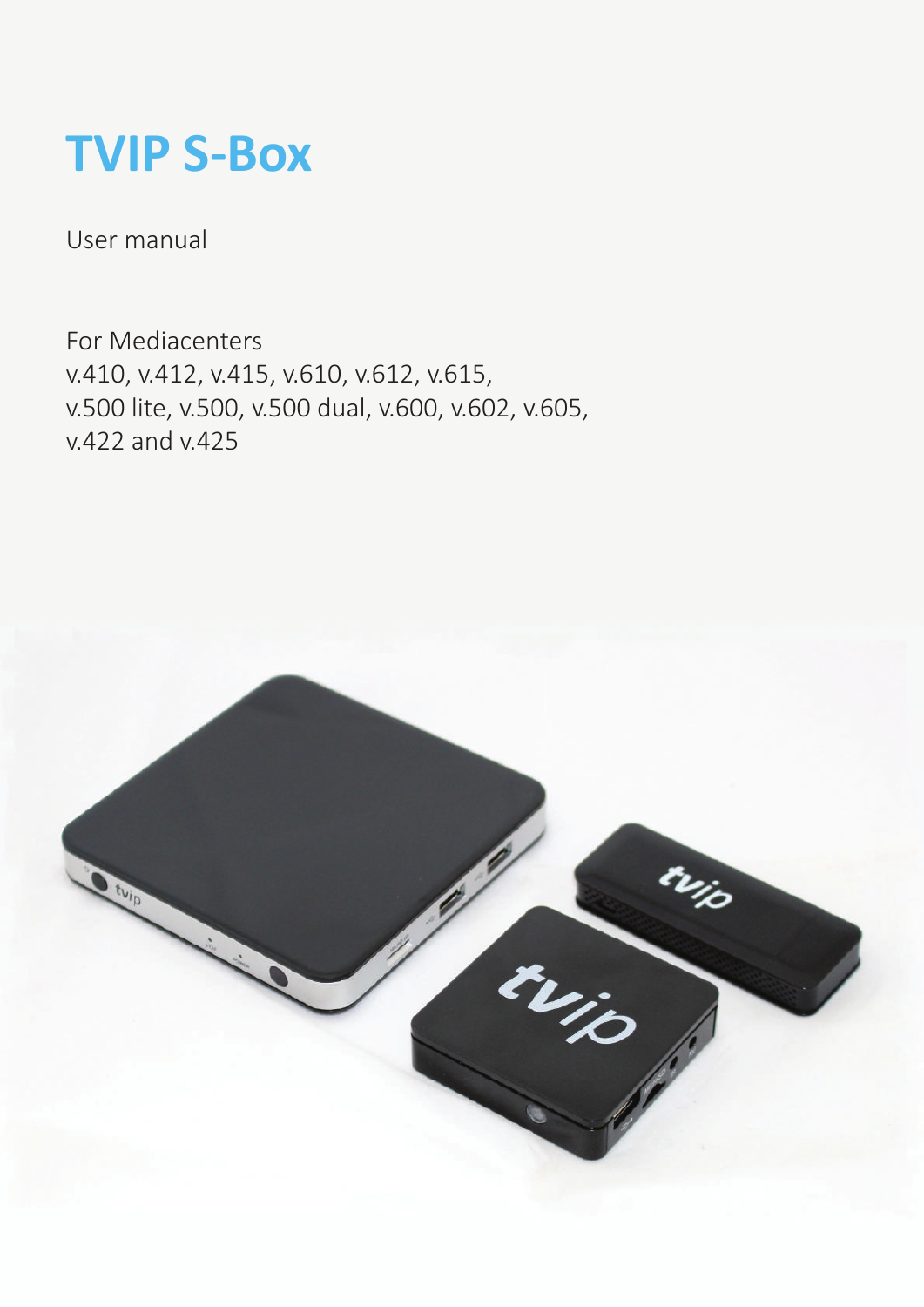### **Overview**

Mediacenters TVIP (STB) are designed to play IPTV (Digital television over IP) with standard difinition (SD) and high difinition (HD) resolutions.

There is an USB port that allows connection of additional devices such as keyboard, mouse, external hard drive, etc.

Slot for MicroSD card greatly extends the capabilities of theMediacenter.

Mediacenter allows to playback video from external hard drives, USB-flash drives, MicroSD memory cars, as well as from shared network folders on a PC.

The recording function will keep your favorite TV translations for later viewing. Scheduled recording function makes Mediacenter one of the most functional. Parental control can block certain channels from unauthorized viewing with a password.

## **Mediacenter settings**

The manufacturer recommends an end consumer to setup and connect the Mediacenter exclusively with the help of technical specialists of the sellers' company for optimal and safe use of all TVIP Mediacenter's functions.

#### **Important**

When unpacking the product, you must handle it with care, do not drop, shake and prevent from other impact.

The product is designed to be placed on plane surface horizontally. Do not place the product on a slippery surface, on the place where the product may vibrate, fall and be damaged the way that annuals the warranty.

Do not place the product on the surface which may be heated, for example, on video player or amplifier, and do not install anything on top surface of the product. Do not cover the product.

The product should be used with the power adapter supplied by the manufacturer only. The power supply is equipped with a plug that is designed for power outlets in a country of Mediacenter use. If you need to connect the product in another country or region, with other parameters of electric power, the power supply, approved for use in other areas should be obtained from the media center's manufacturer. During operation the external power supply is heated. If the external power supply unit gets hot, immediately unplug the product and contact your supplier for a replacement.

When using products for viewing plasma screens, do not put the picture on pause for more than 5 minutes, it can lead to "burnout" of pixels on the screen. This is not a defect in the product, but the design features of plasma screens. The manufacturer is not liable for any damage to TV due to such reasons.

## **Connecting to TV**

Use HDMI cable to connect the Mediacenter to your TV for the best possible video and audio quality. Connect IR-receiver to operate from the remote controller.

Also you can use MicroSD memory card and connect the external device through USB port.

WiFi is available not for all models, details on the website and in the catalog.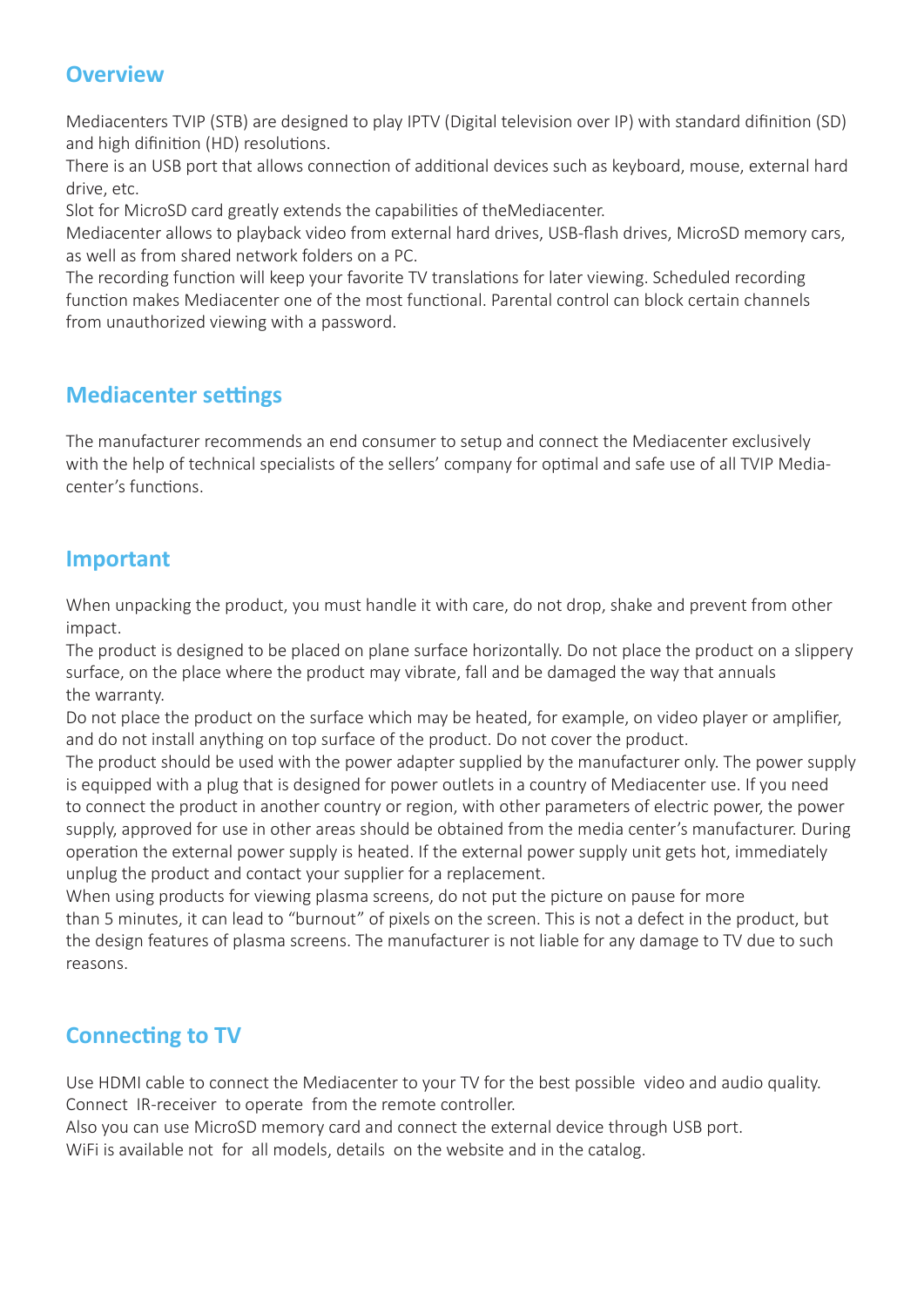## **TVIP S-Box v.410, v.412, v.610, v.612 and v.615**



## **TVIP S-Box v.500 lite, v.500, v.500 dual, v.600, v.602 and v.605**



#### **TVIP S-Box v.422 and v.425**